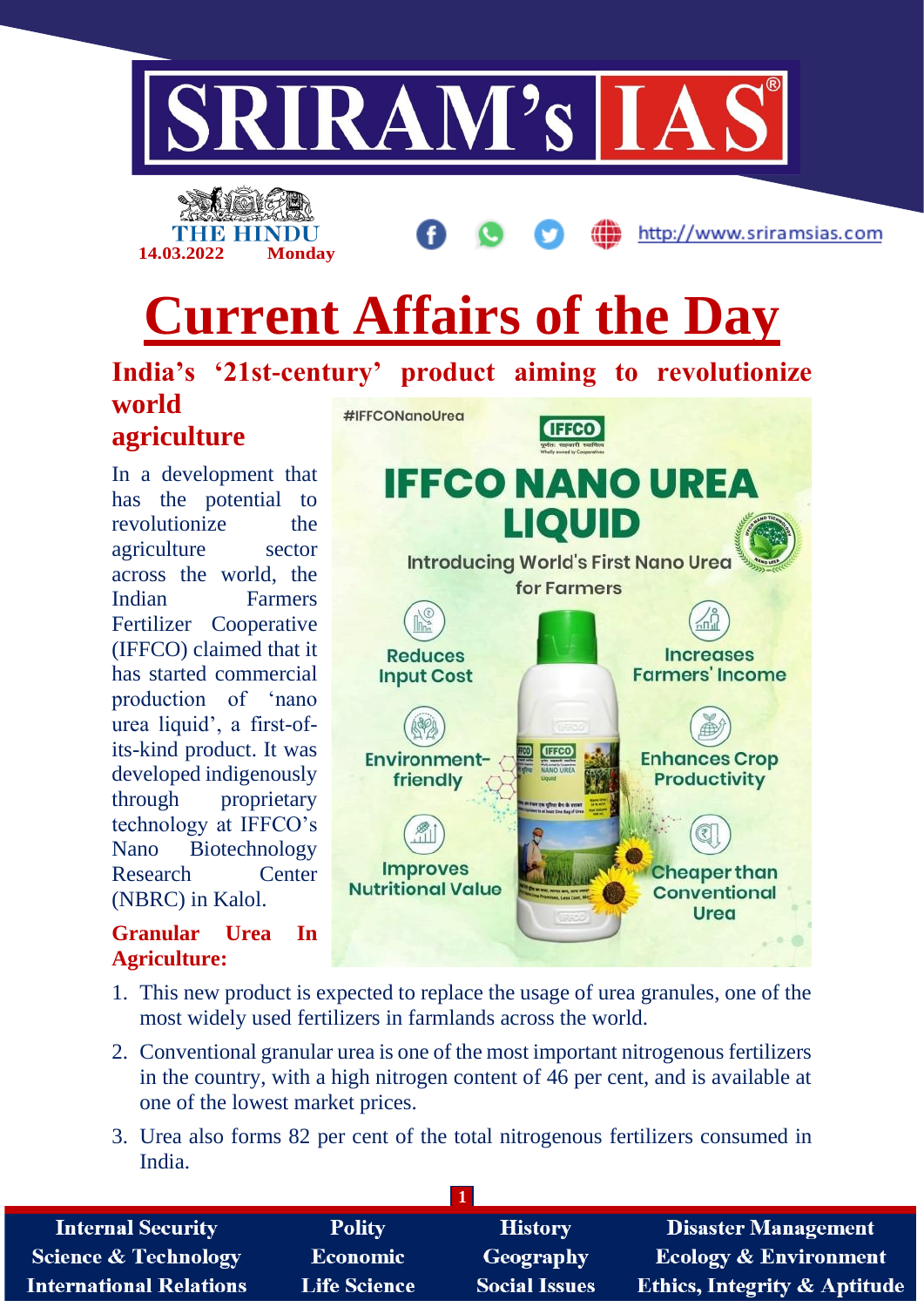

## **IFFCO's Nano Urea: Advantages**

- 1. Cheaper than conventional urea, the new product is expected to reduce the environmental pollution caused by the granular form, by reducing its excessive application that exacerbates soil, water and air pollution with climate change problems.
- 2. Apart from substantially increasing farmers' income by cutting down on input and storage costs, nano urea liquid also aims to increase crop yield and productivity against conventional urea.
- 3. It is proven to increase the crop yield by an average of 8 per cent along with improving the quality of farm produce by providing better nutrition to crops, according to the cooperative.

#### **Nanotechnology and Reduced Environmental Damage:**

1. As of now, just 30-50 per cent of nitrogen from urea is utilized by plants in farms while the rest goes waste due to quick chemical transformation because of leaching, which contaminates soil and water bodies, and volatilisation that causes emissions of nitrous oxide in the atmosphere — leading to air pollution and global warming along with low nutritional efficiency for the crop.

| <b>Internal Security</b>        | <b>Polity</b>       | <b>History</b>       | <b>Disaster Management</b>              |
|---------------------------------|---------------------|----------------------|-----------------------------------------|
| <b>Science &amp; Technology</b> | <b>Economic</b>     | Geography            | <b>Ecology &amp; Environment</b>        |
| <b>International Relations</b>  | <b>Life Science</b> | <b>Social Issues</b> | <b>Ethics, Integrity &amp; Aptitude</b> |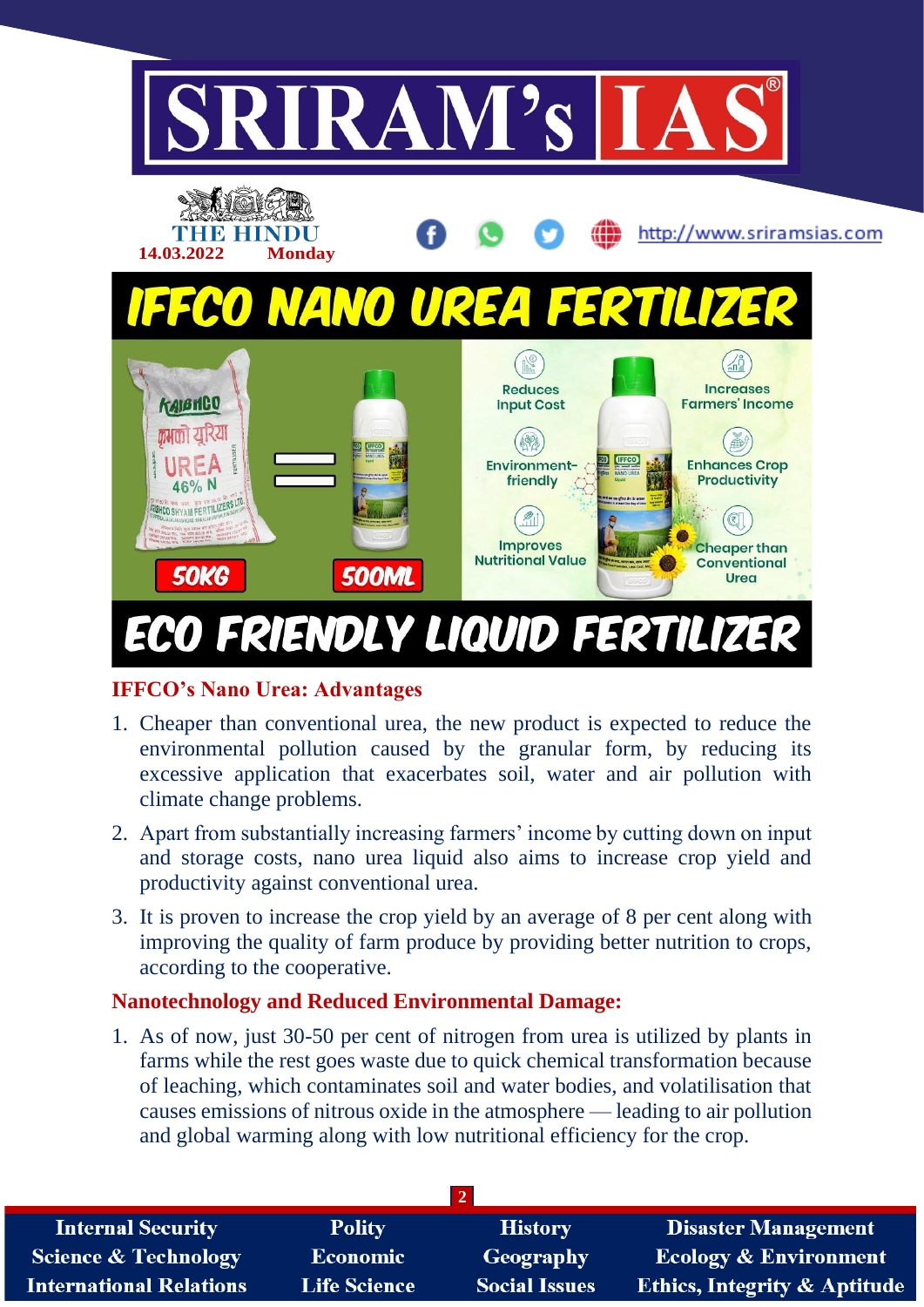

- 2. However, while conventional urea is effective just for 30-50 per cent in delivering nitrogen to plants, the effectiveness of the nano urea liquid is over 80 per cent.
- 3. A major reason for this increase in efficiency is the fact that nanotechnology, which is the base of this new form of urea, enables designing ultra-small particles that offer higher surface-mass ratios, and help in the controlled delivery of plant nutrients.
- 4. Due to the ultra-small size and surface properties, the nano urea liquid gets absorbed by plants more effectively when sprayed on their leaves.
- 5. Nano urea has also been tested for biosafety and toxicity according to norms followed in India and the international guidelines developed by OECD, which are adopted and accepted globally.

# **Re-Registering Cars To Become Costlier In India From April 1**

- 1. Renewing registration certificates of vehicles older than 15 years will cost up to eight times more from April across India, except the national capital region, where petrol and diesel-powered vehicles are deemed deregistered after 15 and 10 years, respectively, according to an order by the ministry of road transport and highways.
- 2. From April 1, it will cost ₹5,000 to renew the registration of all 15-year-old cars, compared with the current rate of  $\text{\textsterling}600$ . For two-wheelers, the fee will be ₹1,000 instead of ₹300. For imported cars, the cost will be ₹40,000 instead of ₹15,000.
- 3. A delay in renewing registrations of private vehicles will cost an additional ₹300 every month. The penalty for commercial vehicles will be ₹500 per month.
- 4. The new rules also mandate that private vehicles older than 15 years will have to apply for renewal every five years.

| <b>Internal Security</b>        | <b>Polity</b>       | <b>History</b>       | <b>Disaster Management</b>              |
|---------------------------------|---------------------|----------------------|-----------------------------------------|
| <b>Science &amp; Technology</b> | <b>Economic</b>     | Geography            | <b>Ecology &amp; Environment</b>        |
| <b>International Relations</b>  | <b>Life Science</b> | <b>Social Issues</b> | <b>Ethics, Integrity &amp; Aptitude</b> |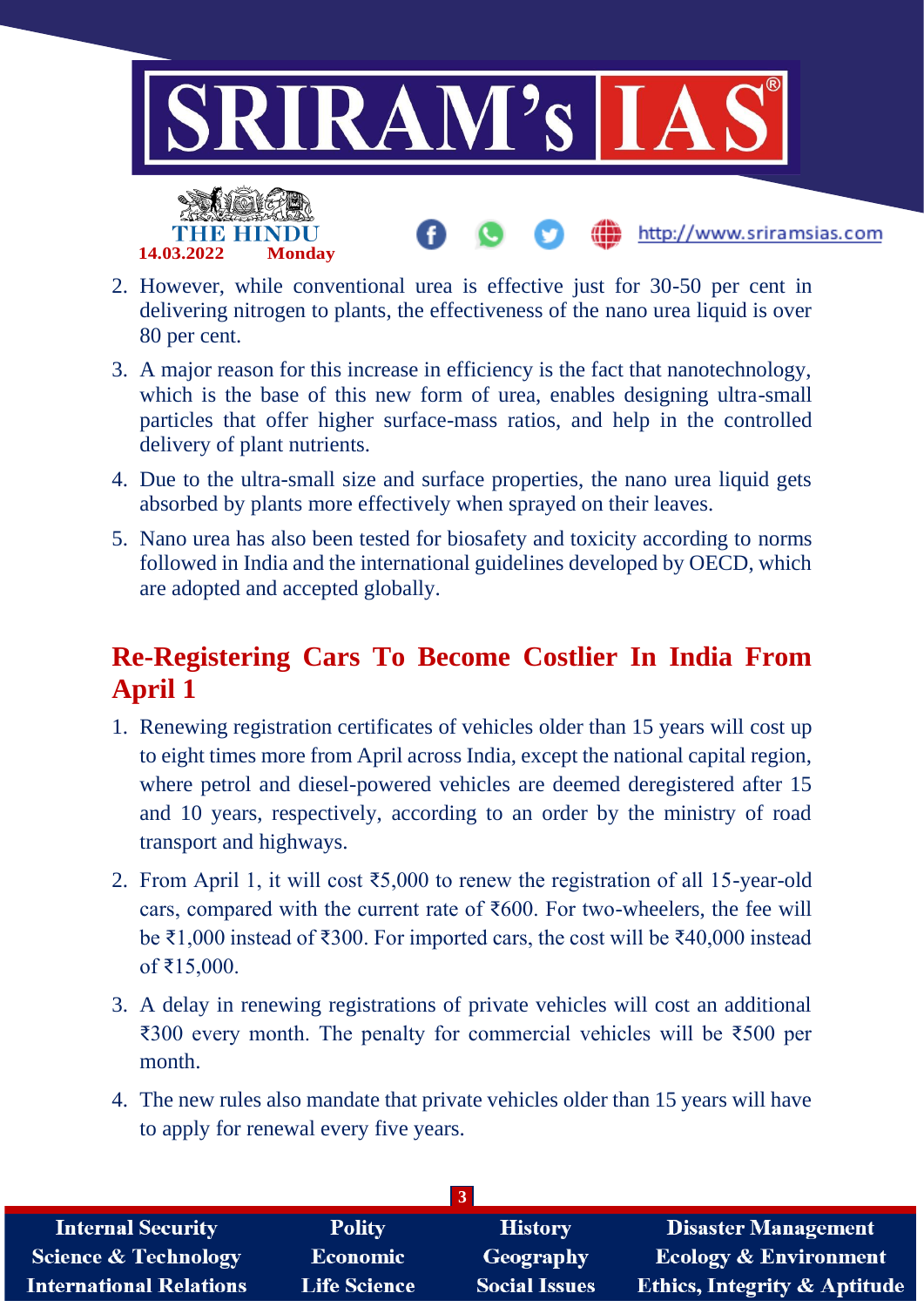



http://www.sriramsias.com

## **Scrapping vehicles:**

1. At least 12 million vehicles in India, including those in the NCR, are eligible for scrapping, official data show. To make it easier to scrap old vehicles, the transport ministry has allowed the entire



application process to be filed online from anywhere in the country.

- 2. The cost of fitness tests of old transport and commercial vehicles will also rise from April. Transport authorities will charge ₹7,000 instead of ₹1,000 for taxis, and ₹12,500 instead of ₹1,500 for buses and trucks. A fitness certificate is mandatory for over eight-year-old commercial vehicles.
- 3. By raising compliance fees, the Center hopes owners will choose to scrap their vehicles and buy modern ones that are less polluting. Air pollution is a serious problem in India, particularly in the cities, and vehicular emissions are one of the main contributors.

| <b>Internal Security</b>        | <b>Polity</b>       | <b>History</b>       | <b>Disaster Management</b>              |
|---------------------------------|---------------------|----------------------|-----------------------------------------|
| <b>Science &amp; Technology</b> | Economic            | Geography            | <b>Ecology &amp; Environment</b>        |
| <b>International Relations</b>  | <b>Life Science</b> | <b>Social Issues</b> | <b>Ethics, Integrity &amp; Aptitude</b> |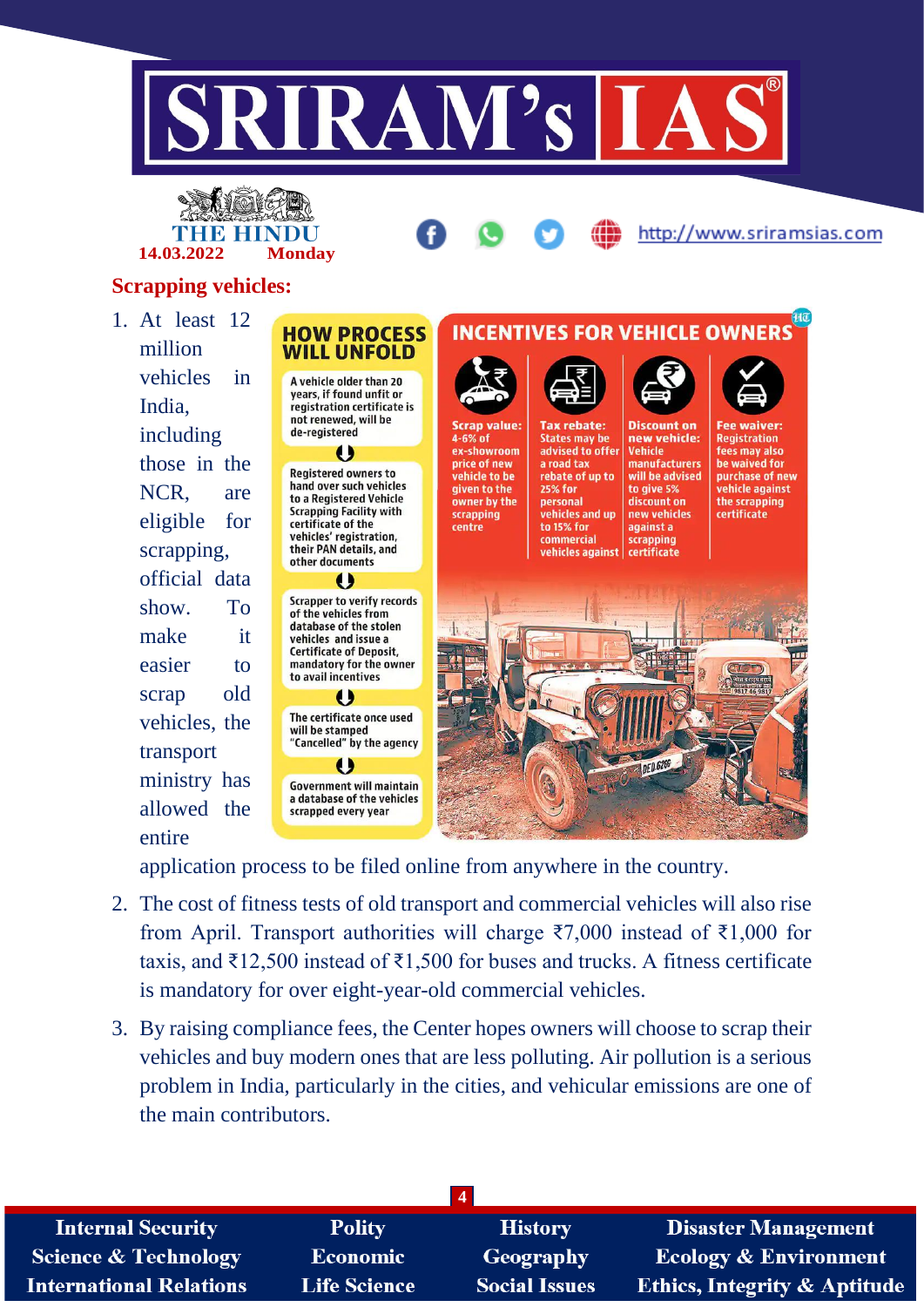



A

æ

http://www.sriramsias.com

# **The problem of Old Guzzlers:**

| <b>In Tatters</b>                                        |                   |         | <b>BusinessToday.In</b> |
|----------------------------------------------------------|-------------------|---------|-------------------------|
| <b>Light motor vehicles</b><br>older than 20 years       |                   |         | 51 Lakh                 |
| <b>LMVs older than 15 years</b>                          | <b>COMMERCIAL</b> |         | 34 Lakh                 |
| <b>Medium/heavy</b><br>commercial vehicles<br>> 15 years |                   | 17 Lakh |                         |



| <b>Internal Security</b>       | <b>Polity</b>       | <b>History</b>       | <b>Disaster Management</b>              |
|--------------------------------|---------------------|----------------------|-----------------------------------------|
| Science & Technology           | Economic            | Geography            | <b>Ecology &amp; Environment</b>        |
| <b>International Relations</b> | <b>Life Science</b> | <b>Social Issues</b> | <b>Ethics, Integrity &amp; Aptitude</b> |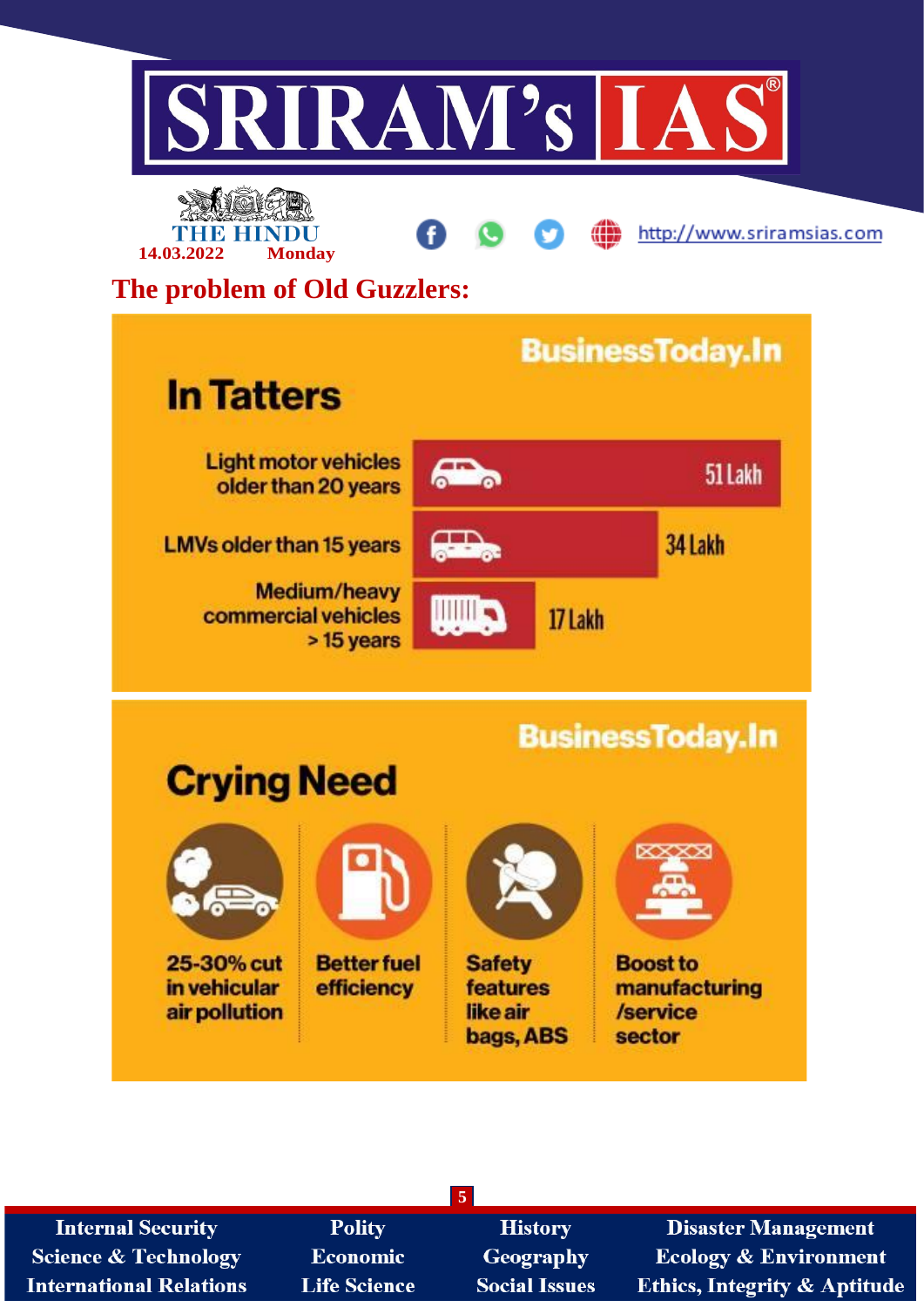

| <b>Internal Security</b>        | <b>Polity</b>       | <b>History</b>       | <b>Disaster Management</b>              |
|---------------------------------|---------------------|----------------------|-----------------------------------------|
| <b>Science &amp; Technology</b> | <b>Economic</b>     | <b>Geography</b>     | <b>Ecology &amp; Environment</b>        |
| <b>International Relations</b>  | <b>Life Science</b> | <b>Social Issues</b> | <b>Ethics, Integrity &amp; Aptitude</b> |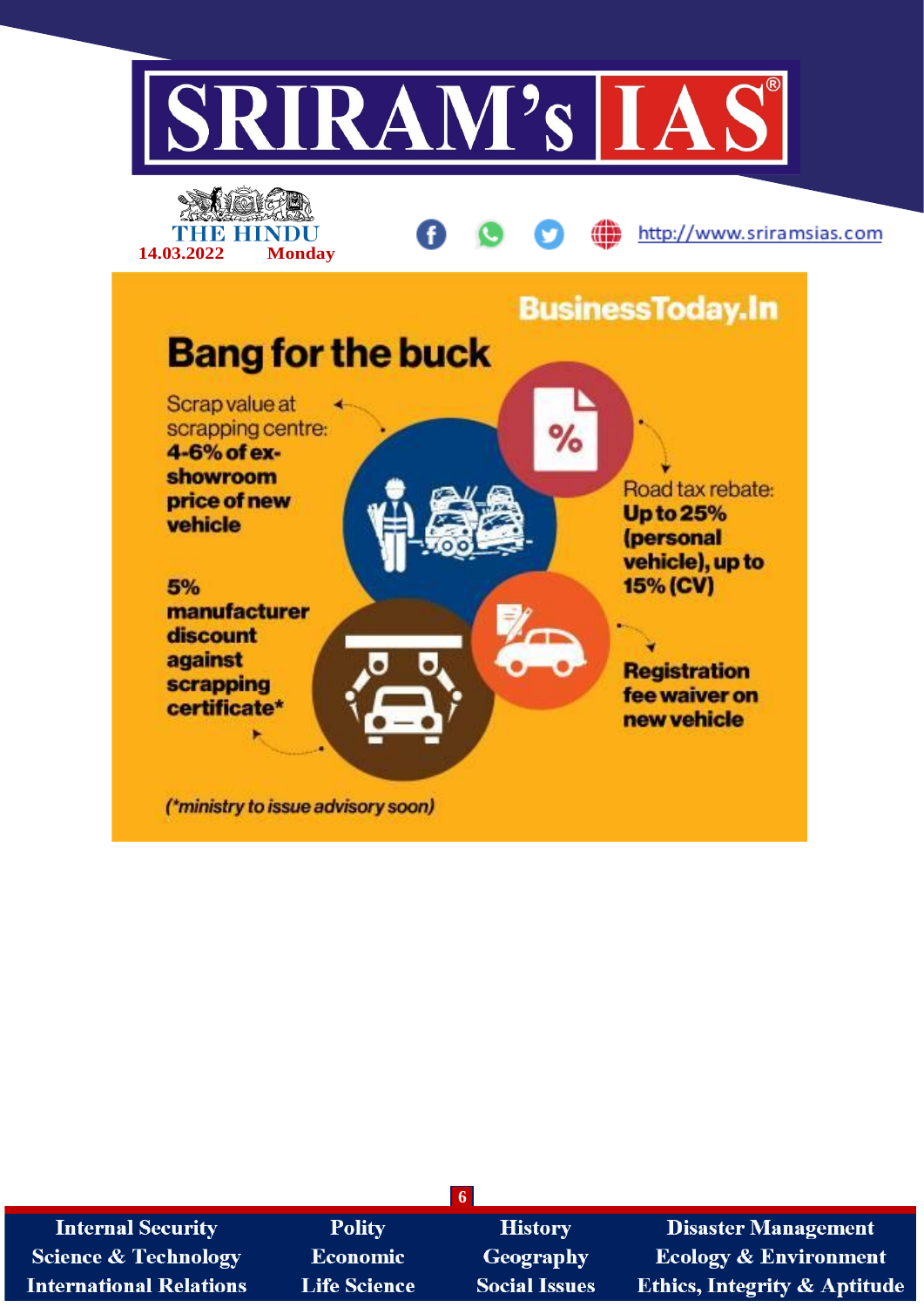

| <b>Internal Security</b>        | Po     |
|---------------------------------|--------|
| <b>Science &amp; Technology</b> | Econ   |
| <b>International Relations</b>  | Life S |

lity omic cience

**History Geography Social Issues** 

**7**

**Disaster Management Ecology & Environment Ethics, Integrity & Aptitude**